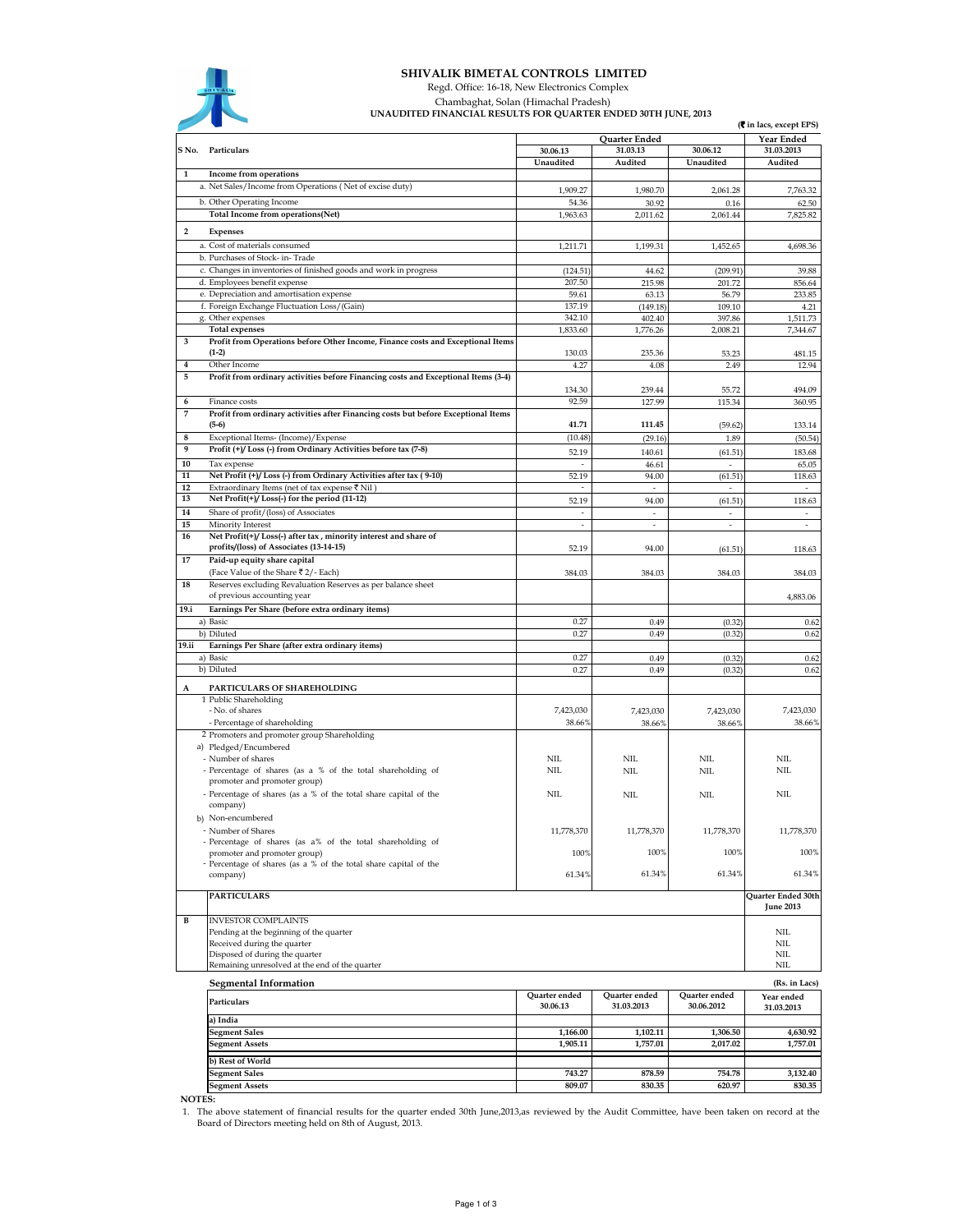2. The limited review for the period ended 30th June 2013 has been carried out by the Statutory Auditors of the Company